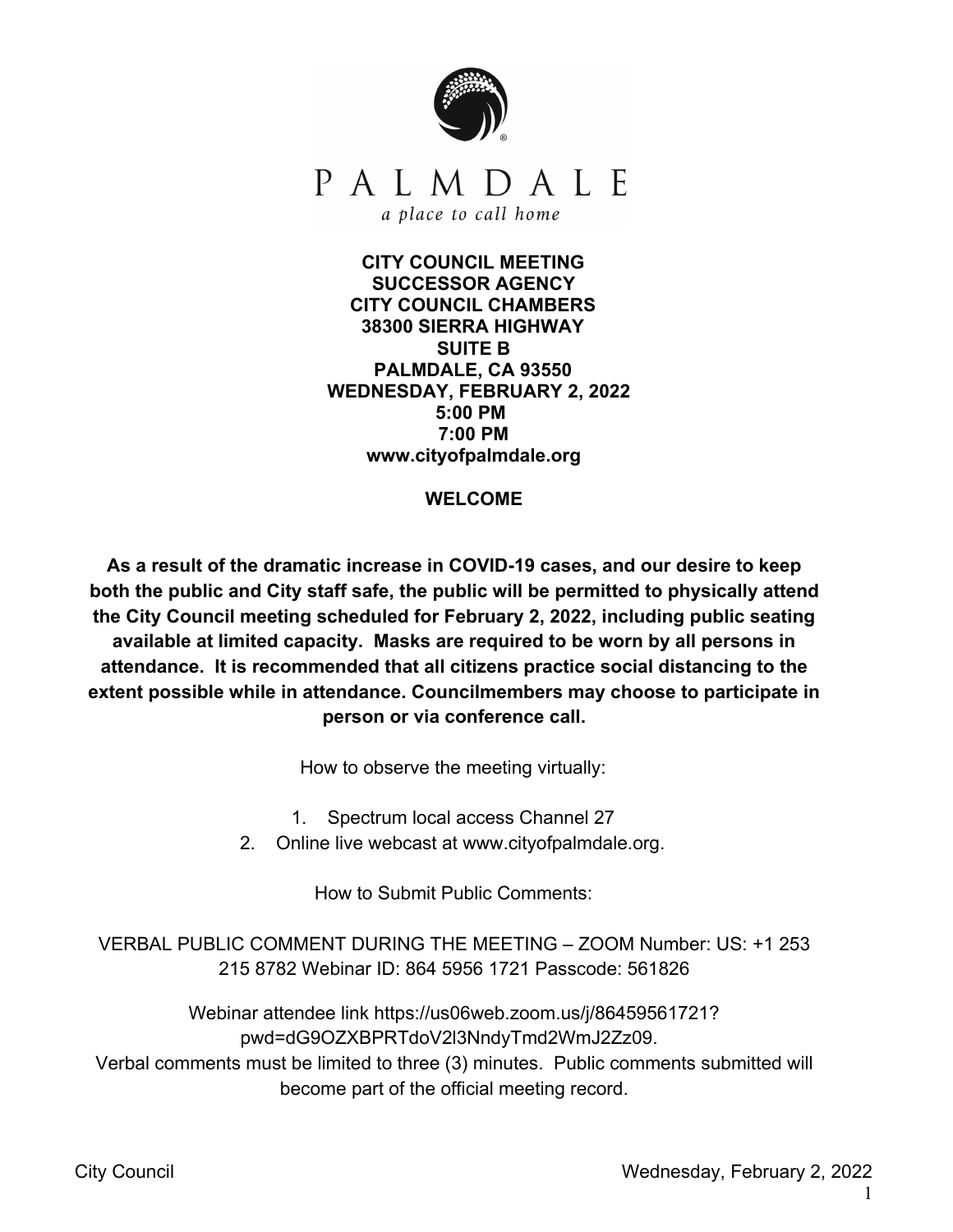The safety and well-being of employees and the public remains the City's top priority. The City of Palmdale appreciates your patience and understanding during these challenging times.

The City Council is making every effort to follow the spirit and intent of the Brown Act and other applicable laws regulating the conduct of public meetings in order to maximize transparency and public access.

In accordance with the Americans with Disabilities Act of 1990, if you require a disabilityrelated modification or accommodation to participate in this meeting, please contact the City Clerk's Office at (661) 267-5151 at least 72 hours prior to the meeting.

If you require oral Spanish translation, please contact the City Clerk's Office at (661) 267- 5151 at least 72 hours prior to the meeting.

Your courtesy is requested to help our meetings run smoothly. If you'll be kind enough to follow these simple rules, we can make the best possible use of your time and ours:

- Please refrain from public displays or outbursts, such as unsolicited applause, comments, cheering, foul language or obscenities.
- Any disruptive activities that substantially interfere with the ability of the City Council to carry out its meeting will not be permitted and offenders will be asked to leave the meeting.
- Please turn off/mute your cell phones and mobile devices.

# **5:00 P.M.**

# 1. **MAYOR TO CALL MEETINGS TO ORDER**

# 2. **ROLL CALL** MAYOR HOFBAUER, MAYOR PRO TEM LOA,

COUNCILMEMBERS CARRILLO, BISHOP, BETTENCOURT

# 3. **PUBLIC COMMENTS**

Now is the time for public participation for any person wishing to speak to the City Council on matters listed or not listed on the agenda, within the jurisdiction of the City Council. If you are attending the meeting by phone, please press \*9 to "raise your hand." If attending by personal computer, please click the "raise your hand" button. Press \*6 to un-mute yourself, state your name and begin speaking. PLEASE NOTE: A three-minute limit is imposed on each speaker.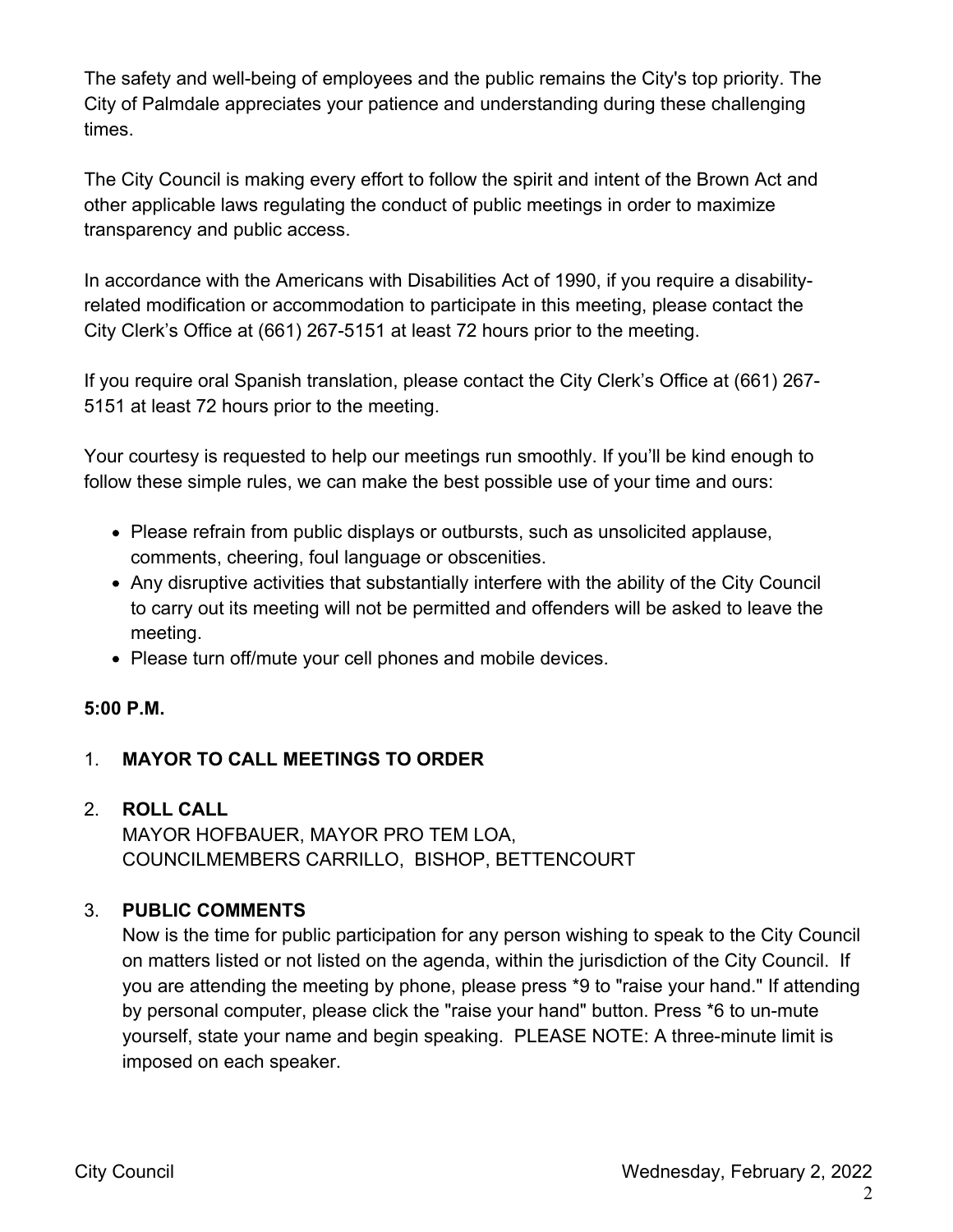### 4. **PRESENTATION BY CITY ATTORNEY**

### 4.1 CONFERENCE WITH LEGAL COUNSEL—EXISTING LITIGATION

Donald D'Angelo V. County of Los Angeles, et al. Los Angeles County Superior Court Case No. 21AVC00441

This closed session is being held pursuant to the authority of California Government Code Section 54956.9(d)(1).

#### 4.2 CONFERENCE WITH LEGAL COUNSEL—EXISTING LITIGATION

Dimartino v. City of Palmdale Los Angeles County Superior Court Case No. 21AVCV00482

This closed session is being held pursuant to the authority of California Government Code Section 54956.9(d)(1).

### 4.3 CONFERENCE WITH LEGAL COUNSEL—EXISTING LITIGATION

CV Communities v. AVEK, et al. Los Angeles County Superior Court Case No. BC66107

This closed session is being held pursuant to the authority of California Government Code Section 54956.9(d)(1).

#### 4.4 CONFERENCE WITH LEGAL COUNSEL—ANTICIPATED LITIGATION

Significant exposure to litigation pursuant to paragraph (2) of subdivision (d) of Section 54956.9: One case.

A point has been reached where, in the opinion of the City on the advice of the City Attorney, based on existing facts and circumstances, there is a significant exposure to litigation against the City. The City believes that the facts and circumstances that might result in litigation against the City are not yet known to a potential plaintiff or plaintiffs.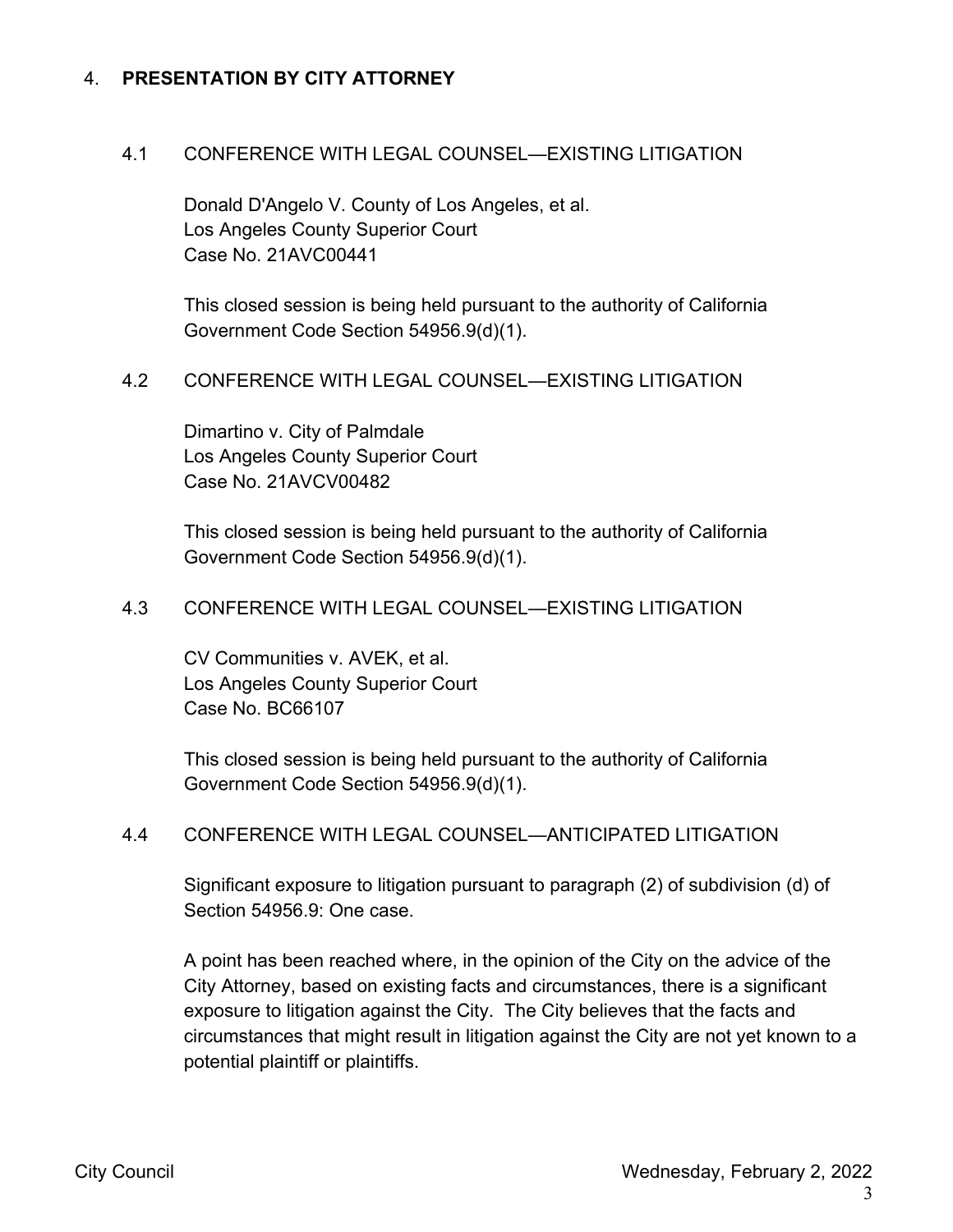4.5 CONFERENCE WITH LEGAL COUNSEL—ANTICIPATED LITIGATION Significant exposure to litigation pursuant to paragraph (2) of subdivision (d) of Section 54956.9: Two case.

A point has been reached where, in the opinion of the City on the advice of the City Attorney, based on existing facts and circumstances, there is a significant exposure to litigation against the City. The City believes that the facts and circumstances that might result in litigation against the City are not yet known to a potential plaintiff or plaintiffs.

4.6 CONFERENCE WITH LEGAL COUNSEL—EXISTING LITIGATION Ricci v. City of Palmdale, et al. Los Angeles County Superior Court Case No. 22STCV01269 This closed session is being held pursuant to the authority of California Government Code Section 54956.9(d)(1).

4.7 CONFERENCE WITH LEGAL COUNSEL—ANTICIPATED LITIGATION The existing facts and circumstances that constitute a significant exposure to litigation are detailed in the following claim received by the City, which is available for public inspection pursuant to Government Code Section 54957.5: Claimant: Patricia Nevarez City Claim No.: 2022-005 Date Filed: 1/27/22

Date of Loss: Various

4.8 CONFERENCE WITH LEGAL COUNSEL—ANTICIPATED LITIGATION The existing facts and circumstances that constitute a significant exposure to litigation are detailed in the following claim received by the City, which is available for public inspection pursuant to Government Code Section 54957.5: Claimant: Shanae Smith City Claim No.: 2022-005 Date Filed: 1/10/22 Date of Loss: Various

# 5. **ANNOUNCEMENT BY CITY ATTORNEY**

# 6. **ADJOURN CLOSED SESSION MEETING**

# **7:00 P.M.**

# 7. **PLEDGE OF ALLEGIANCE AND MOMENT OF SILENCE IN HONOR OF OUR**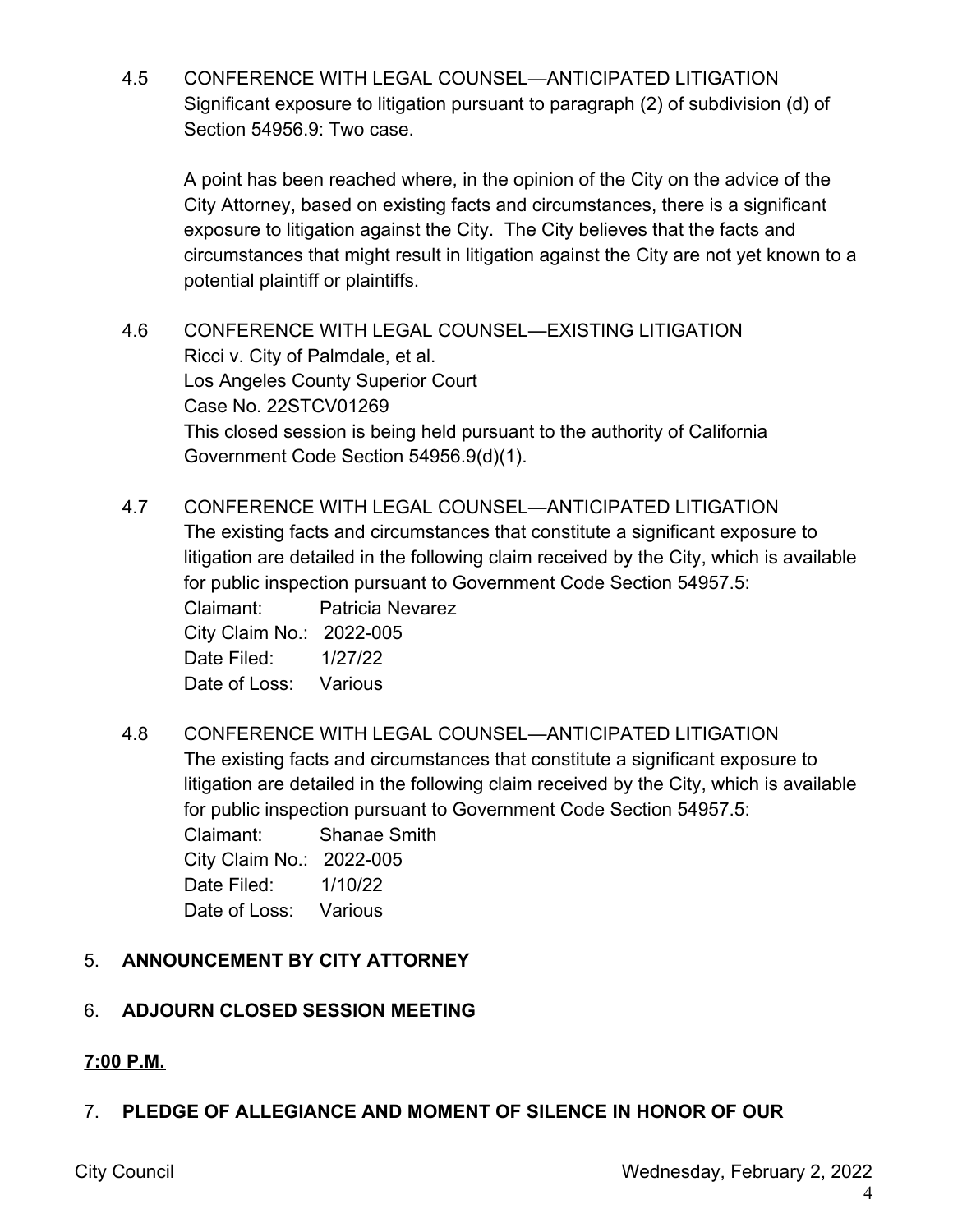### **TROOPS**

### 8. **PRESENTATIONS**

- 8.1 Presentation of the City of Palmdale's Warrior Award to Miguel Lopez, I.T. Technician.
- 8.2 Presentation of a cute critter available for adoption at the Palmdale Animal Care Center.

### 9. **WAIVER OF FULL READING OF RESOLUTION(S) and ORDINANCE(S)**

Staff Recommendation: Move to waive full reading of the Resolution (s) and/or Ordinance(s) to be considered and voted on at this meeting. (Voice Vote - Requires a majority to waive.)

### 10. **PUBLIC COMMENTS**

Now is the time for public participation for any person wishing to speak to the City Council on matters listed or not listed on the agenda, within the jurisdiction of the City Council. If you are attending the meeting by phone, please press \*9 to "raise your hand." If attending by personal computer, please click the "raise your hand" button. Press \*6 to un-mute yourself, state your name and begin speaking. PLEASE NOTE: A three-minute limit is imposed on each speaker.

### 11. **CONSENT CALENDAR**

All matters listed under the Consent Calendar will be enacted by one motion unless an item(s) is pulled by Council, in which case the item(s) will be removed from the Calendar and will be considered separately following this portion of the Agenda.

- 11.1 Receive and file the monthly and quarterly investment activity reports for December 2021. (Staff Reference: Finance Manager Kang) 01 Staff Report - Investment Report December 2021 Qtr 2.docx 02 December 2021 Monthly & Quarterly Investment Report.pdf
- 11.2 Adopt Resolution No. CC 2022-016, a Resolution of the City Council of the City of Palmdale approving and authorizing the execution and delivery of a supplemental agreement No. 5 to amended and restated fiscal agent agreement related to Ritter Ranch, and authorizing actions related thereto. (Staff Reference: Finance Manager Kang).

01 Staff Report Ritter Ranch Fifth Supplement to Fiscal Agent Agreement 1-25-22.docx

02 Reso [2022-016](https://legistarweb-production.s3.amazonaws.com/uploads/attachment/pdf/1225726/02_Reso_2022-016_Apprv_SuppNo5_v2.pdf) Apprv SuppNo5 v2.docx

03 Consent of Borrower to Modification of Amended and Restated Fiscal Agent [Agreement.pdf](https://legistarweb-production.s3.amazonaws.com/uploads/attachment/pdf/1208055/03_Consent_of_Borrower_to_Modification_of_Amended_and_Restated_Fiscal_Agent_Agreement.pdf)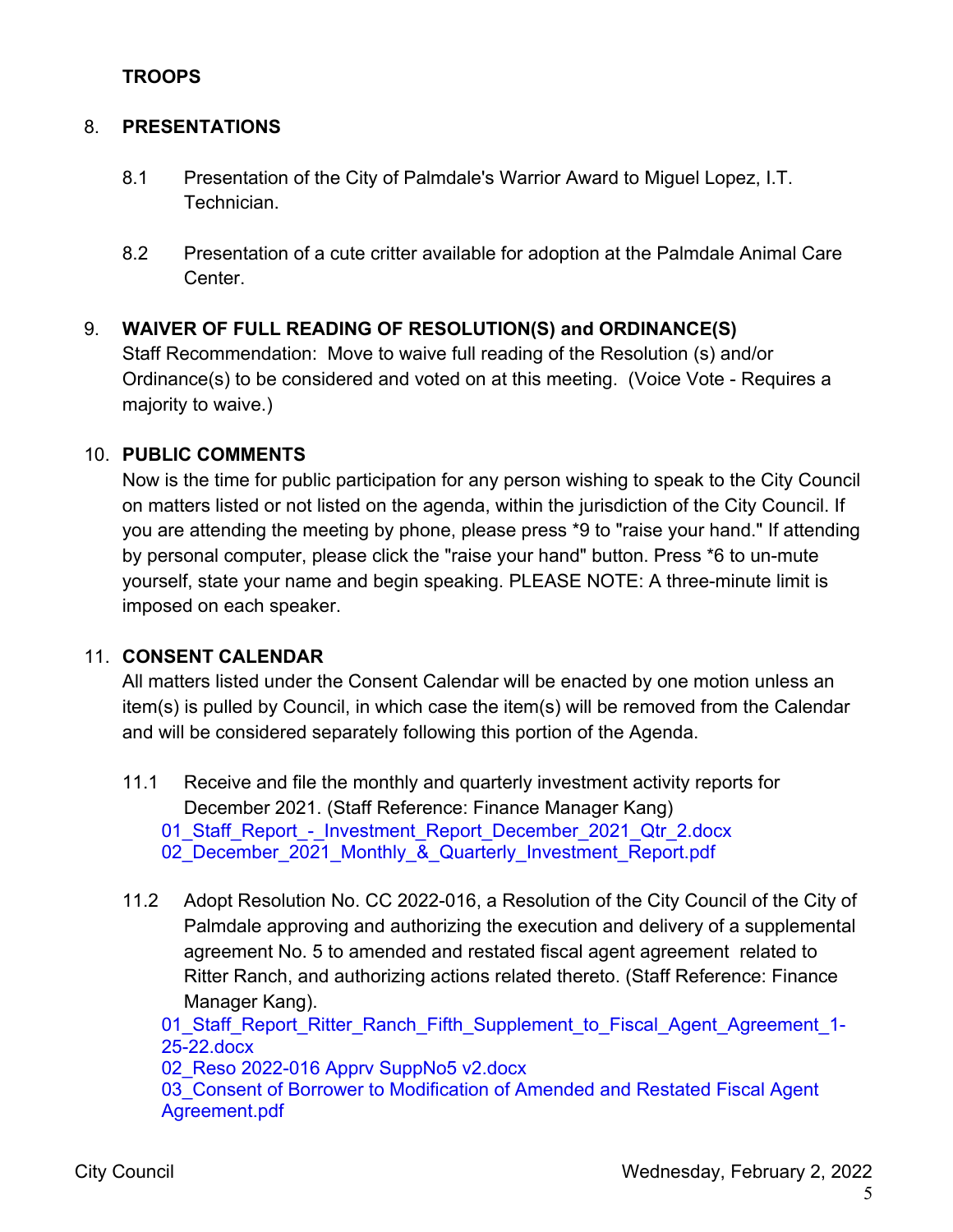04 5th [Amendment](https://legistarweb-production.s3.amazonaws.com/uploads/attachment/pdf/1208056/04_5th_Amendment_to_Fiscal_Agent_Agreement_A-4261.pdf) to Fiscal Agent Agreement A-4261.pdf [05\\_Coverltr](https://legistarweb-production.s3.amazonaws.com/uploads/attachment/pdf/1208057/05_Coverltr_J18057_011022.pdf) J18057 011022.pdf 06 Officers Certificate SuppNo5 J18021 [1-25-22.pdf](https://legistarweb-production.s3.amazonaws.com/uploads/attachment/pdf/1222420/06_Officers_Certificate_SuppNo5_J18021_1-25-22.pdf) 07 Petition Deferral Pymt J18027.pdf

- 11.3 Approve Legal Services Agreement Between the City of Palmdale and Silver & Wright, LLP in the amount of \$500,000. (Staff Reference: City Attorney Beck) [1\\_19\\_2021\\_Staff\\_Report\\_Silver\\_\\_\\_Wright\\_Agreement](https://legistarweb-production.s3.amazonaws.com/uploads/attachment/pdf/1220686/1_19_2021_Staff_Report_Silver___Wright_Agreement__4_.pdf) (4).docx [Draft] Legal Services Agreement Between the City of Palmdale and Silver & Wright, LLP [\(A-7783\).pdf](https://legistarweb-production.s3.amazonaws.com/uploads/attachment/pdf/1224202/_Draft__Legal_Services_Agreement_Between_the_City_of_Palmdale_and_Silver___Wright__LLP__A-7783_.pdf)
- 11.4 Approve Agreement with Management Partners, Inc. to Provide Consulting Services Regarding Misdemeanor Prosecutions within the City of Palmdale. (Staff Reference: City Attorney Beck)

2\_2\_2022\_Staff\_Report - Approve\_Agreement\_No.\_A-7784 Between the City of Palmdale and Management Partners Inc. (1).docx [\\_Draft\\_\\_City\\_of\\_Palmdale\\_-\\_Management\\_Partners\\_\\_Inc.\\_\\_A-7784\\_.pdf](https://legistarweb-production.s3.amazonaws.com/uploads/attachment/pdf/1217044/_Draft__City_of_Palmdale_-_Management_Partners__Inc.__A-7784_.pdf)

- 11.5 Approve Final Tract Map No. 74927, (located at the northwest corner of Pevero Court & Range Drive. (Staff Reference: Director of Public Works Heffernan) TR 74927 Approval - Staff [Report.docx](https://legistarweb-production.s3.amazonaws.com/uploads/attachment/pdf/1219824/TR_74927_Approval_-_Staff_Report.pdf) TR 74927 [Final.pdf](https://legistarweb-production.s3.amazonaws.com/uploads/attachment/pdf/1202509/TR_74927_Final.pdf)
- 11.6 Notice of Completion Accept public improvements for Palmdale Aerospace Academy Street Widening located at 35th Street East south of Palmdale Boulevard. (Staff Reference: Director of Public Works Heffernan) [SR-02022022](https://legistarweb-production.s3.amazonaws.com/uploads/attachment/pdf/1219818/SR-02022022_18-23A.pdf) 18-23A.docx EXHIBIT A [18-23A.docx](https://legistarweb-production.s3.amazonaws.com/uploads/attachment/pdf/1202520/EXHIBIT_A_18-23A.pdf) [EXHIBIT](https://legistarweb-production.s3.amazonaws.com/uploads/attachment/pdf/1202522/EXHIBIT_B.pdf) B.docx Signed [NOC.pdf](https://legistarweb-production.s3.amazonaws.com/uploads/attachment/pdf/1202537/Signed_NOC.pdf)
- 11.7 Approve Supplemental Agreement No. 3 with RSB Group, Inc. for PN 784, Rancho Vista Park, in the amount of \$218,855.81. (Staff Reference: Director of Public Works Heffernan - Presented by Deputy Director of Public Works Glidden) PN 784 Rancho Vista Park Supplemental No. 3 Staff Report 1 .docx [RSB\\_SA\\_3\\_220202\\_Contractorsigned.pdf](https://legistarweb-production.s3.amazonaws.com/uploads/attachment/pdf/1206292/RSB_SA_3_220202_Contractorsigned.pdf)
- 11.8 Adopt Resolution No. CC 2022-018, a Resolution of the City Council of the City of Palmdale authorizing submission of a Notification of the City's Intent to Comply with Senate Bill (SB) 619, to the State Department of Resources Recycling and Recovery (Calrecycle). (Staff Reference: Director of Public Works Heffernan - Presented by Deputy Director of Public Works Glidden)

SR - [Resoultion](https://legistarweb-production.s3.amazonaws.com/uploads/attachment/pdf/1223287/SR_-_Resoultion_No._CC_2022-018_Final.pdf) No. CC 2022-018 Final.docx FINAL - Resolution CC [2022-018.doc](https://legistarweb-production.s3.amazonaws.com/uploads/attachment/pdf/1206289/FINAL_-_Resolution_CC_2022-018.pdf) SB 619 [App.docx](https://legistarweb-production.s3.amazonaws.com/uploads/attachment/pdf/1220392/SB_619_App.pdf)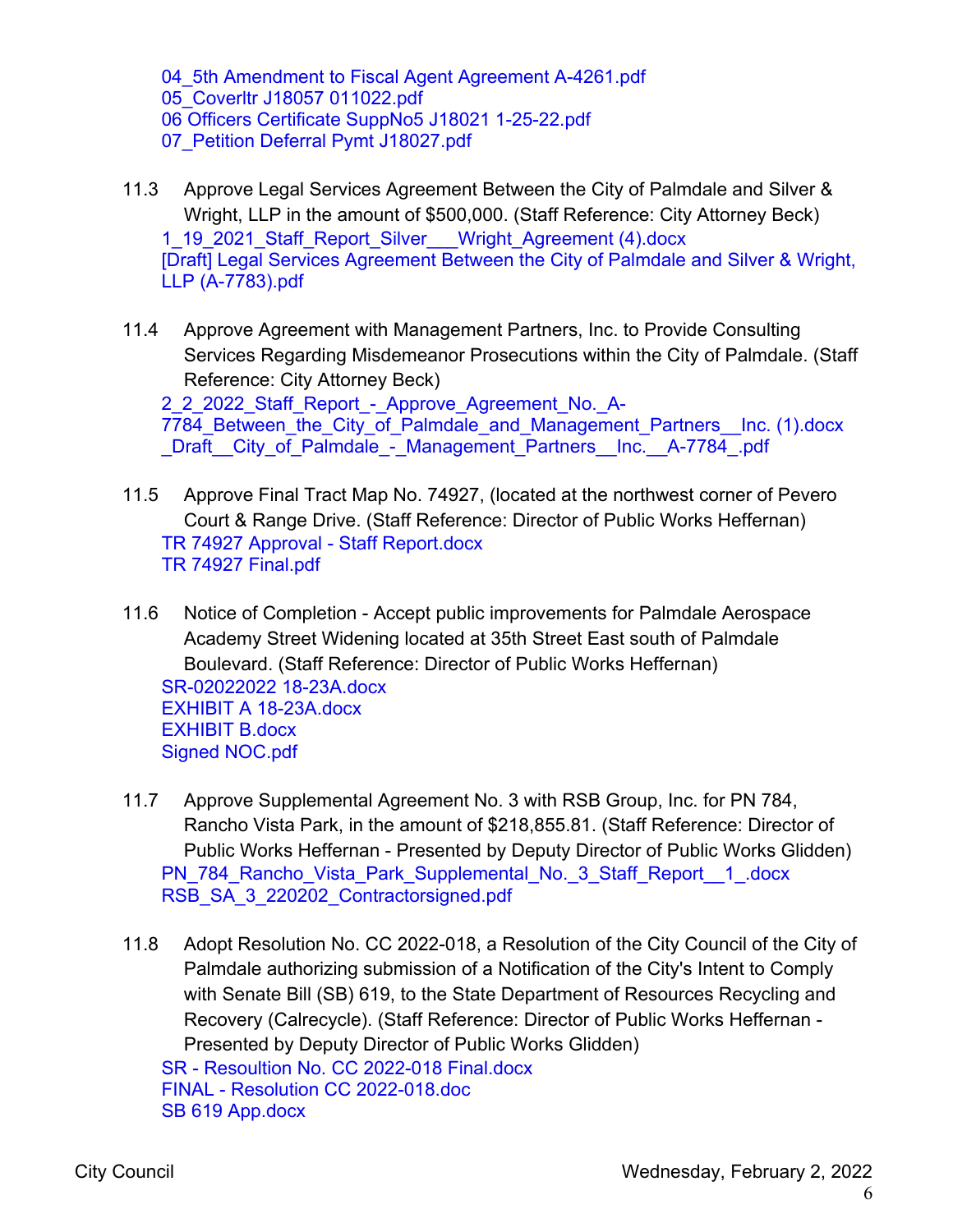11.9 Approve the minutes from the previous meetings. (Staff Reference: City Clerk/Agency Secretary Smith)

CC/SA/PCA - January 12, 2022 CC - January 19, 2022 [CC-SA-PCA](https://legistarweb-production.s3.amazonaws.com/uploads/attachment/pdf/1225770/CC-SA-PCA_01_12_2021_final.pdf) 01 12 2021 final.pdf CC Minutes 01 19 [2022.pdf](https://legistarweb-production.s3.amazonaws.com/uploads/attachment/pdf/1225395/CC_Minutes_01_19_2022.pdf)

# 12. **PUBLIC HEARING**

12.1 Public Hearing to review and consider the redistricting draft maps recommended by the Advisory Redistricting Commission. (Staff Reference: Acting City Manager Perez)

2.2.2022 Public Hearing to Review and Consider the Redistricting Draft Maps Recommended by the Advisory Redistricting [Commission.docx](https://legistarweb-production.s3.amazonaws.com/uploads/attachment/pdf/1225431/2.2.2022_Public_Hearing_to_Review_and_Consider_the_Redistricting_Draft_Maps_Recommended_by_the_Advisory_Redistricting_Commission.pdf) Reso. No. [2021-031.pdf](https://legistarweb-production.s3.amazonaws.com/uploads/attachment/pdf/1224615/Reso._No._2021-031.pdf) [Public\\_208.pdf](https://legistarweb-production.s3.amazonaws.com/uploads/attachment/pdf/1224617/Public_208.pdf) [ALVA-Map.pdf](https://legistarweb-production.s3.amazonaws.com/uploads/attachment/pdf/1224619/ALVA-Map.pdf) [Palmdale\\_AVP\\_01242022\\_legals.pdf](https://legistarweb-production.s3.amazonaws.com/uploads/attachment/pdf/1224621/Palmdale_AVP_01242022_legals.pdf) Outreach Summary Report - [Palmdale.pdf](https://legistarweb-production.s3.amazonaws.com/uploads/attachment/pdf/1224623/Outreach_Summary_Report_-_Palmdale.pdf)

# 13. **INFORMATIONAL REPORT FROM MAYOR AND / OR COUNCILMEMBERS ON THEIR VARIOUS COMMITTEE MEMBERSHIPS AND MEETINGS ATTENDED AT PUBLIC EXPENSE**

# 13.1 COMMITTEE MEMBERSHIPS.

- ANTELOPE VALLEY AIR QUALITY MANAGEMENT DISTRICT
- ANTELOPE VALLEY TRANSIT AUTHORITY
- CALIFORNIA CONTRACT CITIES ASSOCIATION
- CITY OF PALMDALE AUDIT COMMITTEE
- CITY OF PALMDALE INVESTMENT OVERSIGHT COMMITTEE
- HIGH DESERT CORRIDOR JOINT POWERS AUTHORITY
- LEAGUE OF CALIFORNIA CITIES
- LOS ANGELES COUNTY SANITATION DISTRICT
- NORTH LOS ANGELES COUNTY TRANSPORTATION COALITION
- PALMDALE RECYCLED WATER AUTHORITY
- SOUTHERN CALIFORNIA ASSOCIATION OF GOVERNMENTS REGIONAL **COUNCIL**
- UNITED STATES/MEXICO SISTER CITIES ASSOCIATION
- CALIFORNIA STATE PRISON LOS ANGELES COUNTY, CITIZENS ADVISORY COMMITTEE